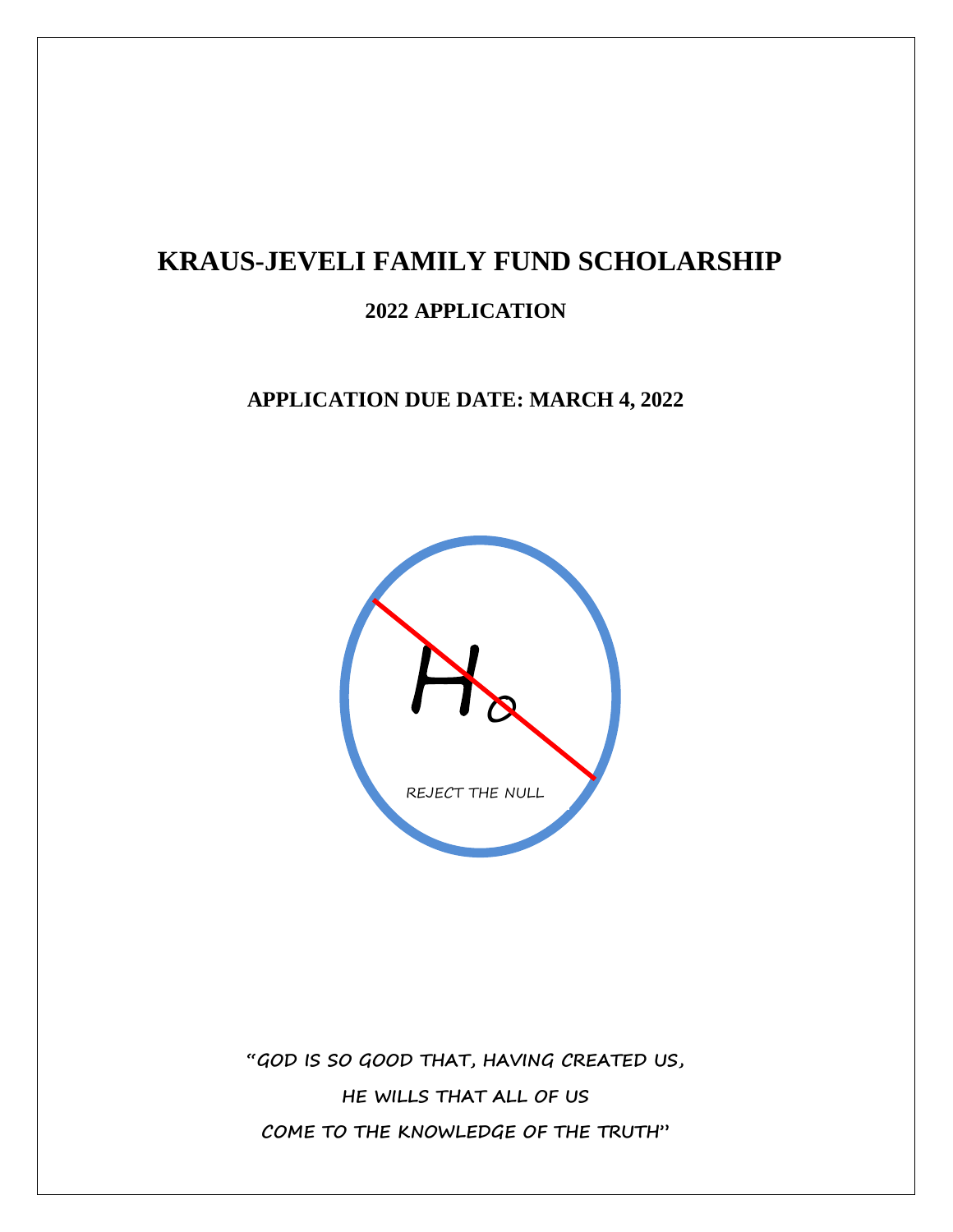The Purpose of The **Kraus-Jeveli Family Fund Scholarship** is to recognize outstanding accomplishment and potential in the sciences of a Saint John Paul II "rising senior" by awarding a stipend in the amount of \$3,000.00

#### **Who is an eligible applicant for the Kraus-Jeveli Family Fund Scholarship?**

Enrolled at Saint John Paul II Academy A current junior, rising Senior Have a strong belief in Christianity and Christian values Un-weighted Grade Point Average of 3.75 on your transcript Science concentration with GPA of A-  $(3.80)$ Interest in pursuing a science major at a university

#### **What restrictions are there on the use of the Kraus-Jeveli Family Fund Scholarship?**

Recipients must use the monetary award for their upcoming senior year tuition at Saint John Paul II Academy.

#### **APPLICATION PROCEDURES**

All information requested on the **Kraus-Jeveli Family Fund Scholarship** Application Form must be provided. Incomplete applications will not be considered.

- **1. The nominee's Letter of Interest:** Students are required to submit a letter of interest including:
	- What applicant has achieved to merit award
	- Non-classroom activities that support applicant's case for award<br>• Commentary on current area of scientific interest
	- Commentary on current area of scientific interest
	- Comments on a scientist or science writer who has had some impact on the applicant<br>Applicant's philosophy of science
	- Applicant's philosophy of science
- **2. Two letters of recommendation,** one letter from a member of the SJPII Science Department and one from a community member outside of SJPII.
- **3. A twenty-five hundred word paper** appropriately documented and referenced using MLA format and submitted digitally.
	- The topic of the paper is: *Is a belief in religion harmful to a scientist?*
	- It is expected that this paper will demonstrate the candidate's ability to conduct a literature search, synthesize complex ideas and establish and defend his or hers concluding position.
	- Please read and consider the preamble as you begin to formulate your ideas for this paper.
- **4. Personal Interview** with the Kraus-Jeveli Family.

======================================================================= **Assemble your application packet in the following order and use this as your checklist:**

The Kraus-Jeveli Family Fund Scholarship Application \_\_\_ The Nominee's Letter of Interest \_\_\_ Two (2) Letters of Recommendation \_\_\_ 2500 Word Paper/MLA/Submitted Digitally **Interview** 

#### *Application Due Date is March 4, 2022 – INCOMPLETE APPLICATIONS WILL NOT BE CONSIDERED*

**Return To: [ecassidy@sjpii.net](mailto:ecassidy@sjpii.net)**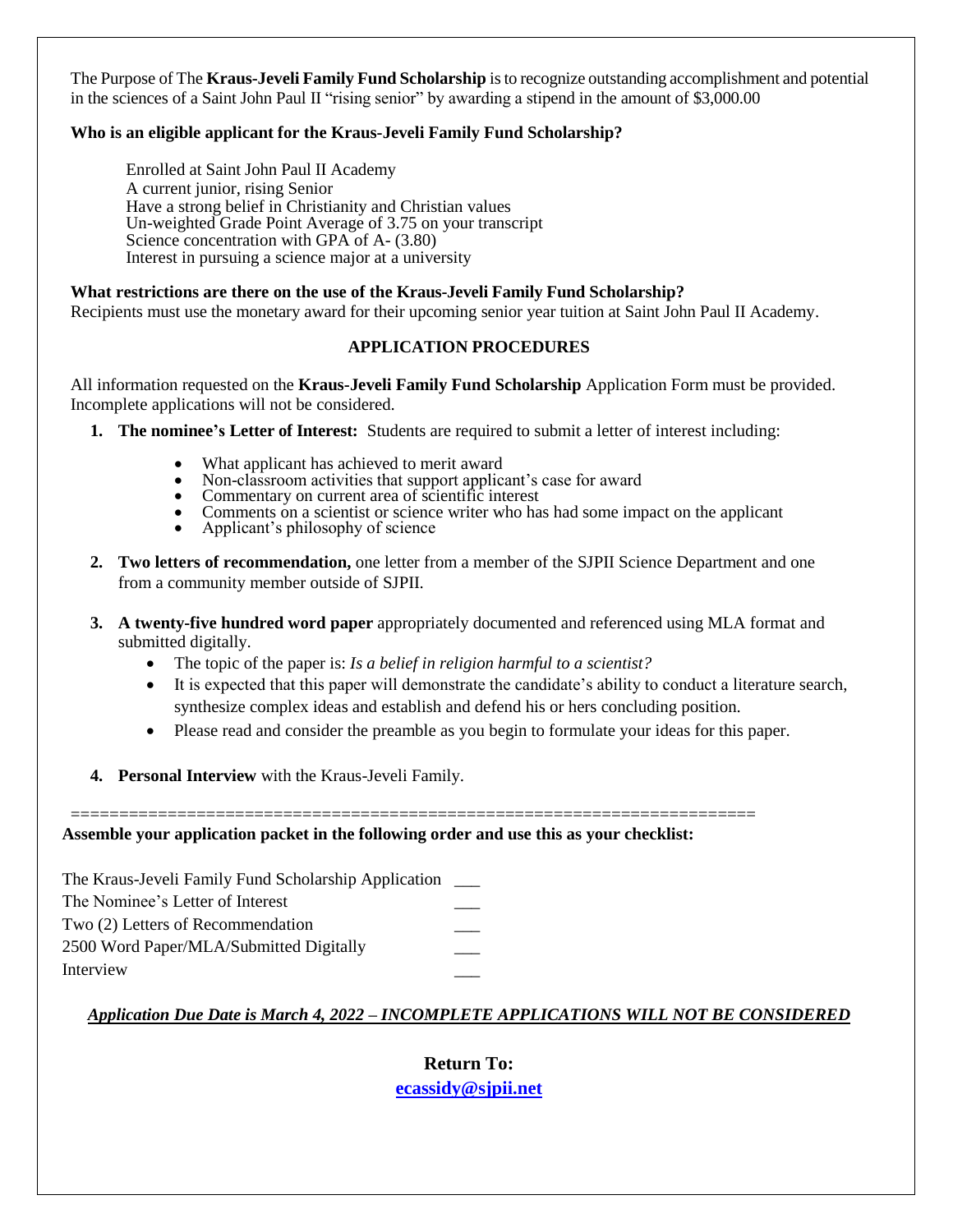## **Saint John Paul II Academy**

## **The Kraus-Jeveli Family Fund Scholarship**

The completed application along with all other required information (see instructions) must be received by March 4, 2022. Incomplete applications will not be considered.

| <b>LAST</b>                                 | <b>FIRST</b>                         | $\overline{\text{MI}}$           | <b>SOCIAL SECURITY NUMBER</b>                                                                                                                                                                                                                                                                                                                                                       |                                  | <b>DATE OF BIRTH</b> |
|---------------------------------------------|--------------------------------------|----------------------------------|-------------------------------------------------------------------------------------------------------------------------------------------------------------------------------------------------------------------------------------------------------------------------------------------------------------------------------------------------------------------------------------|----------------------------------|----------------------|
|                                             |                                      |                                  |                                                                                                                                                                                                                                                                                                                                                                                     |                                  |                      |
| <b>HOME ADDRESS</b>                         |                                      | <b>CITY</b>                      | <b>STATE</b>                                                                                                                                                                                                                                                                                                                                                                        | <b>ZIP</b>                       | <b>TELEPHONE</b>     |
|                                             |                                      |                                  |                                                                                                                                                                                                                                                                                                                                                                                     |                                  |                      |
| E-MAIL ADDRESS:                             |                                      |                                  |                                                                                                                                                                                                                                                                                                                                                                                     |                                  |                      |
|                                             |                                      |                                  | LETTERS OF RECOMMENDATION: Two letters of recommendation from two other separate individuals must be included in<br>your application packet. Letters of recommendation may not be written by the applicant, anyone under 21 years of age or anyone<br>related to you or serving as your legal guardian. A phone number must be included for each person providing a recommendation. |                                  |                      |
| <b>REFERENCE 1</b>                          |                                      |                                  |                                                                                                                                                                                                                                                                                                                                                                                     |                                  |                      |
| <b>Last Name</b>                            | <b>First Name</b>                    |                                  | Relationship to Applicant (i.e. teacher, counselor, clergy or employer, etc.)                                                                                                                                                                                                                                                                                                       |                                  |                      |
| <b>Telephone Number</b>                     |                                      | <b>E-Mail Address (required)</b> |                                                                                                                                                                                                                                                                                                                                                                                     |                                  |                      |
| <b>REFERENCE 2</b>                          |                                      |                                  |                                                                                                                                                                                                                                                                                                                                                                                     |                                  |                      |
|                                             |                                      |                                  |                                                                                                                                                                                                                                                                                                                                                                                     |                                  |                      |
|                                             | <b>First Name</b>                    |                                  | Relationship to Applicant (i.e. teacher, counselor, clergy or employer, etc.)                                                                                                                                                                                                                                                                                                       |                                  |                      |
|                                             |                                      |                                  |                                                                                                                                                                                                                                                                                                                                                                                     | <b>E-Mail Address (required)</b> |                      |
| <b>Last Name</b><br><b>Telephone Number</b> |                                      |                                  | We (I) declare that the information reported above is true, correct and complete to the best of our (my) knowledge:                                                                                                                                                                                                                                                                 |                                  |                      |
| <b>Signature of Student (required)</b>      |                                      |                                  |                                                                                                                                                                                                                                                                                                                                                                                     |                                  |                      |
|                                             | Parent/Guardian Signature (required) |                                  |                                                                                                                                                                                                                                                                                                                                                                                     |                                  | <b>Date</b><br>Date  |
|                                             |                                      |                                  |                                                                                                                                                                                                                                                                                                                                                                                     |                                  |                      |
|                                             |                                      |                                  |                                                                                                                                                                                                                                                                                                                                                                                     |                                  |                      |
|                                             |                                      |                                  |                                                                                                                                                                                                                                                                                                                                                                                     |                                  |                      |